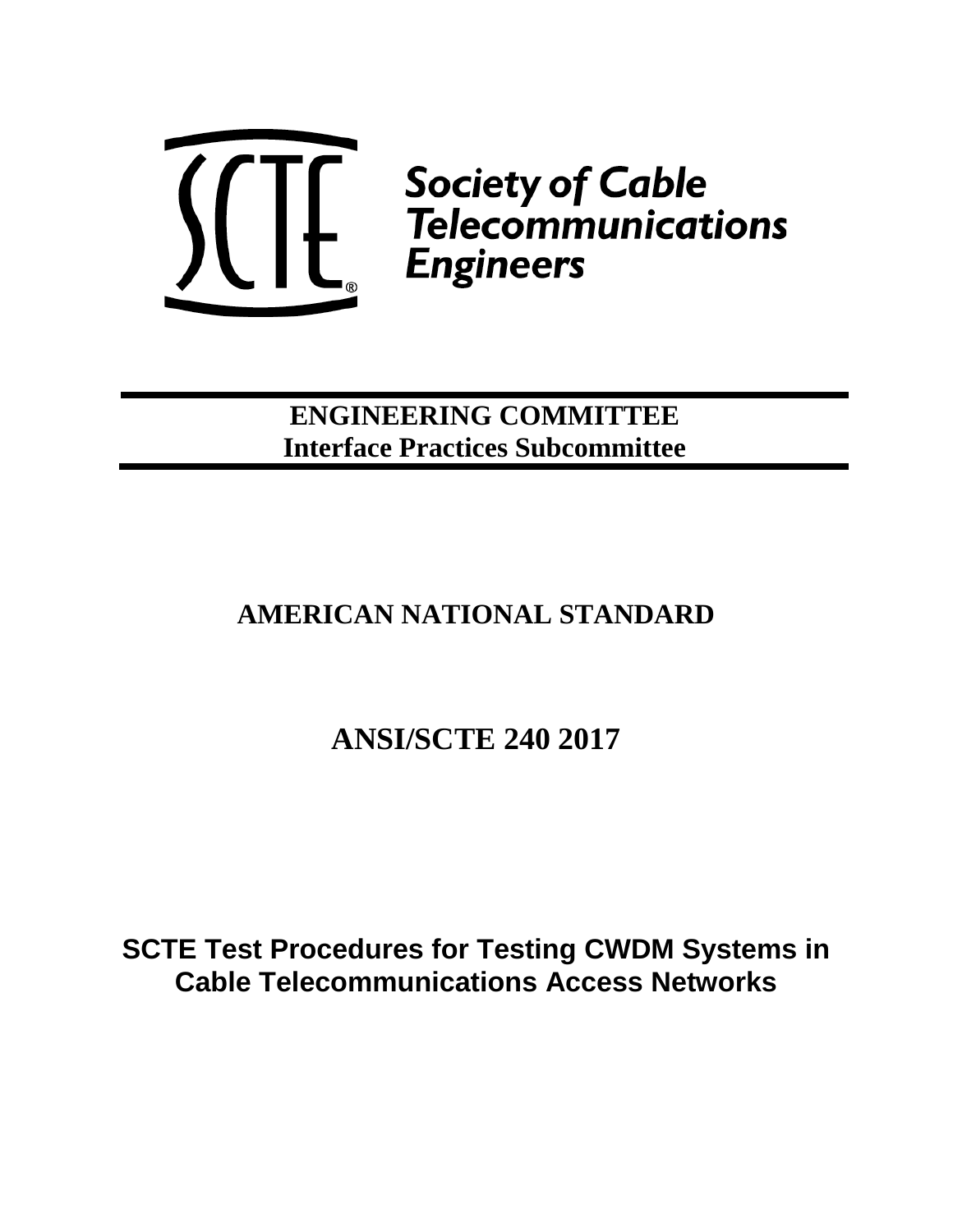# **NOTICE**

<span id="page-1-0"></span>The Society of Cable Telecommunications Engineers (SCTE) Standards and Operational Practices (hereafter called "documents") are intended to serve the public interest by providing specifications, test methods and procedures that promote uniformity of product, interchangeability, best practices and ultimately the long term reliability of broadband communications facilities. These documents shall not in any way preclude any member or non-member of SCTE from manufacturing or selling products not conforming to such documents, nor shall the existence of such standards preclude their voluntary use by those other than SCTE members.

SCTE assumes no obligations or liability whatsoever to any party who may adopt the documents. Such adopting party assumes all risks associated with adoption of these documents, and accepts full responsibility for any damage and/or claims arising from the adoption of such documents.

Attention is called to the possibility that implementation of this document may require the use of subject matter covered by patent rights. By publication of this document, no position is taken with respect to the existence or validity of any patent rights in connection therewith. If a patent holder has filed a statement of willingness to grant a license under these rights on reasonable and nondiscriminatory terms and conditions to applicants desiring to obtain such a license, then details may be obtained from the standards developer. SCTE shall not be responsible for identifying patents for which a license may be required or for conducting inquiries into the legal validity or scope of those patents that are brought to its attention.

Patent holders who believe that they hold patents which are essential to the implementation of this document have been requested to provide information about those patents and any related licensing terms and conditions. Any such declarations made before or after publication of this document are available on the SCTE web site at *[http://www.scte.org](http://www.scte.org/)*.

All Rights Reserved

© Society of Cable Telecommunications Engineers, Inc. 2017 140 Philips Road Exton, PA 19341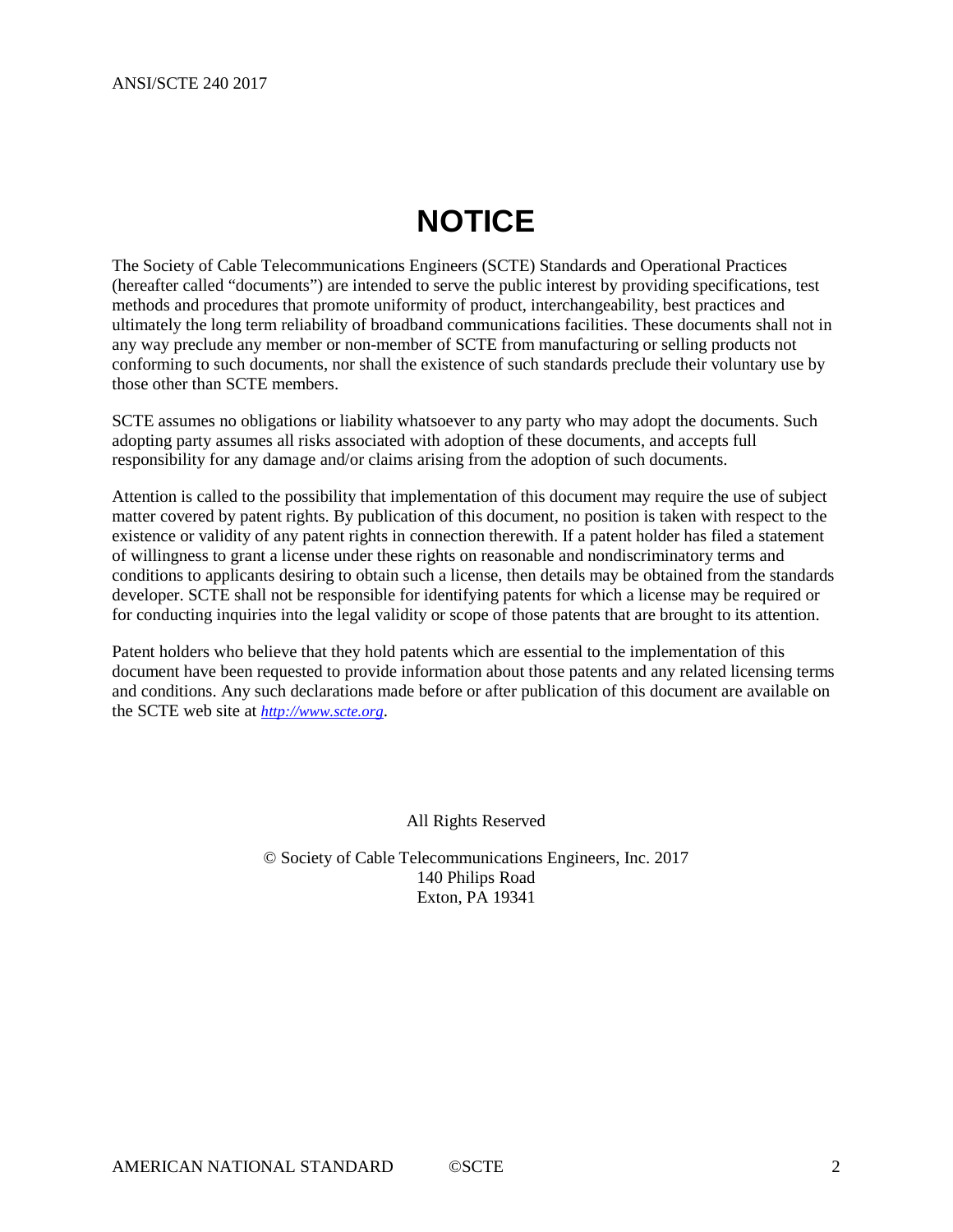|  |  |  | <b>Table of Contents</b> |
|--|--|--|--------------------------|
|--|--|--|--------------------------|

#### <span id="page-2-0"></span>**Title Page Number** NOTICE  $\overline{a}$ Table of Contents [\\_\\_\\_\\_\\_\\_\\_\\_\\_\\_\\_\\_\\_\\_\\_\\_\\_\\_\\_\\_\\_\\_\\_\\_\\_\\_\\_\\_\\_\\_\\_\\_\\_\\_\\_\\_\\_\\_\\_\\_\\_\\_\\_\\_\\_\\_\\_\\_\\_\\_\\_\\_\\_\\_\\_\\_\\_\\_\\_\\_\\_\\_\\_\\_\\_\\_\\_\\_](#page-2-0) 3 1. Introduction [\\_\\_\\_\\_\\_\\_\\_\\_\\_\\_\\_\\_\\_\\_\\_\\_\\_\\_\\_\\_\\_\\_\\_\\_\\_\\_\\_\\_\\_\\_\\_\\_\\_\\_\\_\\_\\_\\_\\_\\_\\_\\_\\_\\_\\_\\_\\_\\_\\_\\_\\_\\_\\_\\_\\_\\_\\_\\_\\_\\_\\_\\_\\_\\_\\_\\_\\_\\_](#page-4-0) 5 1.1. Scope [\\_\\_\\_\\_\\_\\_\\_\\_\\_\\_\\_\\_\\_\\_\\_\\_\\_\\_\\_\\_\\_\\_\\_\\_\\_\\_\\_\\_\\_\\_\\_\\_\\_\\_\\_\\_\\_\\_\\_\\_\\_\\_\\_\\_\\_\\_\\_\\_\\_\\_\\_\\_\\_\\_\\_\\_\\_\\_\\_\\_\\_\\_\\_\\_\\_\\_](#page-4-1) 5 1.2. Benefits [\\_\\_\\_\\_\\_\\_\\_\\_\\_\\_\\_\\_\\_\\_\\_\\_\\_\\_\\_\\_\\_\\_\\_\\_\\_\\_\\_\\_\\_\\_\\_\\_\\_\\_\\_\\_\\_\\_\\_\\_\\_\\_\\_\\_\\_\\_\\_\\_\\_\\_\\_\\_\\_\\_\\_\\_\\_\\_\\_\\_\\_\\_\\_\\_](#page-4-2) 5 2. Normative References [\\_\\_\\_\\_\\_\\_\\_\\_\\_\\_\\_\\_\\_\\_\\_\\_\\_\\_\\_\\_\\_\\_\\_\\_\\_\\_\\_\\_\\_\\_\\_\\_\\_\\_\\_\\_\\_\\_\\_\\_\\_\\_\\_\\_\\_\\_\\_\\_\\_\\_\\_\\_\\_\\_\\_\\_\\_\\_\\_](#page-4-3) 5 2.1. SCTE References [\\_\\_\\_\\_\\_\\_\\_\\_\\_\\_\\_\\_\\_\\_\\_\\_\\_\\_\\_\\_\\_\\_\\_\\_\\_\\_\\_\\_\\_\\_\\_\\_\\_\\_\\_\\_\\_\\_\\_\\_\\_\\_\\_\\_\\_\\_\\_\\_\\_\\_\\_\\_\\_\\_\\_\\_](#page-4-4) 5 2.2. Standards from Other Organizations **Standards** from Other Organizations **Standards Standards Standards Standards Standards Standards Standards Standards Standards Standards Standards Standards** 2.3. Published Materials [\\_\\_\\_\\_\\_\\_\\_\\_\\_\\_\\_\\_\\_\\_\\_\\_\\_\\_\\_\\_\\_\\_\\_\\_\\_\\_\\_\\_\\_\\_\\_\\_\\_\\_\\_\\_\\_\\_\\_\\_\\_\\_\\_\\_\\_\\_\\_\\_\\_\\_\\_\\_\\_\\_\\_](#page-5-1) 6 3. [Compliance Notation\\_\\_\\_\\_\\_\\_\\_\\_\\_\\_\\_\\_\\_\\_\\_\\_\\_\\_\\_\\_\\_\\_\\_\\_\\_\\_\\_\\_\\_\\_\\_\\_\\_\\_\\_\\_\\_\\_\\_\\_\\_\\_\\_\\_\\_\\_\\_\\_\\_\\_\\_\\_\\_\\_\\_\\_\\_\\_\\_\\_\\_](#page-5-2) 6 4. Abbreviations and Definitions [\\_\\_\\_\\_\\_\\_\\_\\_\\_\\_\\_\\_\\_\\_\\_\\_\\_\\_\\_\\_\\_\\_\\_\\_\\_\\_\\_\\_\\_\\_\\_\\_\\_\\_\\_\\_\\_\\_\\_\\_\\_\\_\\_\\_\\_\\_\\_\\_\\_\\_\\_\\_\\_\\_](#page-5-3) 6 4.1. Abbreviations [\\_\\_\\_\\_\\_\\_\\_\\_\\_\\_\\_\\_\\_\\_\\_\\_\\_\\_\\_\\_\\_\\_\\_\\_\\_\\_\\_\\_\\_\\_\\_\\_\\_\\_\\_\\_\\_\\_\\_\\_\\_\\_\\_\\_\\_\\_\\_\\_\\_\\_\\_\\_\\_\\_\\_\\_\\_\\_\\_\\_](#page-5-4) 6  $\overline{\phantom{a}}$  6 5. [OPTICAL TEST EQUIPMENT FOR CWDM-MOAN\\_\\_\\_\\_\\_\\_\\_\\_\\_\\_\\_\\_\\_\\_\\_\\_\\_\\_\\_\\_\\_\\_\\_\\_\\_\\_\\_\\_\\_\\_\\_\\_\\_\\_\\_\\_\\_](#page-6-0) 7 5.1. OTDR Characteristics and Considerations [\\_\\_\\_\\_\\_\\_\\_\\_\\_\\_\\_\\_\\_\\_\\_\\_\\_\\_\\_\\_\\_\\_\\_\\_\\_\\_\\_\\_\\_\\_\\_\\_\\_\\_\\_\\_\\_](#page-6-1) 7 5.2. [Test Meter Characteristics and Considerations](#page-6-2) \_\_\_\_\_\_\_\_\_\_\_\_\_\_\_\_\_\_\_\_\_\_\_\_\_\_\_\_\_\_ 7 6. CWDM System Testing Basics [\\_\\_\\_\\_\\_\\_\\_\\_\\_\\_\\_\\_\\_\\_\\_\\_\\_\\_\\_\\_\\_\\_\\_\\_\\_\\_\\_\\_\\_\\_\\_\\_\\_\\_\\_\\_\\_\\_\\_\\_\\_\\_\\_\\_\\_\\_\\_\\_\\_\\_\\_\\_\\_](#page-7-0) 8 6.1. [CWDM System Testing Considerations\\_\\_\\_\\_\\_\\_\\_\\_\\_\\_\\_\\_\\_\\_\\_\\_\\_\\_\\_\\_\\_\\_\\_\\_\\_\\_\\_\\_\\_\\_\\_\\_\\_\\_\\_\\_\\_\\_\\_\\_](#page-7-1) 8 6.1.1. Location and Types of Filters Used: [\\_\\_\\_\\_\\_\\_\\_\\_\\_\\_\\_\\_\\_\\_\\_\\_\\_\\_\\_\\_\\_\\_\\_\\_\\_\\_\\_\\_\\_\\_\\_\\_\\_\\_](#page-7-2) 8 6.1.2. Location of Viable Test Connections [\\_\\_\\_\\_\\_\\_\\_\\_\\_\\_\\_\\_\\_\\_\\_\\_\\_\\_\\_\\_\\_\\_\\_\\_\\_\\_\\_\\_\\_\\_\\_\\_\\_\\_](#page-7-3) 8 6.1.3. [Wavelengths Present \(at test points\)\\_\\_\\_\\_\\_\\_\\_\\_\\_\\_\\_\\_\\_\\_\\_\\_\\_\\_\\_\\_\\_\\_\\_\\_\\_\\_\\_\\_\\_\\_\\_\\_\\_\\_](#page-8-0) 9 6.1.4. [Signal Types at the Various Wavelengths](#page-8-1) \_\_\_\_\_\_\_\_\_\_\_\_\_\_\_\_\_\_\_\_\_\_\_\_\_\_\_\_\_\_\_\_\_ 9 6.2. System Loss Budget Modeling<br>
6.2.1 Fiber Loss 6.2.1 Fiber Loss 10 6.2.1. Fiber Loss [\\_\\_\\_\\_\\_\\_\\_\\_\\_\\_\\_\\_\\_\\_\\_\\_\\_\\_\\_\\_\\_\\_\\_\\_\\_\\_\\_\\_\\_\\_\\_\\_\\_\\_\\_\\_\\_\\_\\_\\_\\_\\_\\_\\_\\_\\_\\_\\_\\_\\_\\_\\_\\_](#page-9-0) 10 6.2.2. Connector Loss [\\_\\_\\_\\_\\_\\_\\_\\_\\_\\_\\_\\_\\_\\_\\_\\_\\_\\_\\_\\_\\_\\_\\_\\_\\_\\_\\_\\_\\_\\_\\_\\_\\_\\_\\_\\_\\_\\_\\_\\_\\_\\_\\_\\_\\_\\_\\_\\_\\_](#page-9-1) 10 6.2.3. Component Loss [\\_\\_\\_\\_\\_\\_\\_\\_\\_\\_\\_\\_\\_\\_\\_\\_\\_\\_\\_\\_\\_\\_\\_\\_\\_\\_\\_\\_\\_\\_\\_\\_\\_\\_\\_\\_\\_\\_\\_\\_\\_\\_\\_\\_\\_\\_\\_\\_](#page-9-2) 10 6.2.4. Splice Loss: [\\_\\_\\_\\_\\_\\_\\_\\_\\_\\_\\_\\_\\_\\_\\_\\_\\_\\_\\_\\_\\_\\_\\_\\_\\_\\_\\_\\_\\_\\_\\_\\_\\_\\_\\_\\_\\_\\_\\_\\_\\_\\_\\_\\_\\_\\_\\_\\_\\_\\_\\_\\_](#page-9-3) 10 6.2.5. Total Link Loss (TLL) [\\_\\_\\_\\_\\_\\_\\_\\_\\_\\_\\_\\_\\_\\_\\_\\_\\_\\_\\_\\_\\_\\_\\_\\_\\_\\_\\_\\_\\_\\_\\_\\_\\_\\_\\_\\_\\_\\_\\_\\_\\_\\_\\_\\_\\_](#page-9-4) 10 6.2.6. System Loss Budget [\\_\\_\\_\\_\\_\\_\\_\\_\\_\\_\\_\\_\\_\\_\\_\\_\\_\\_\\_\\_\\_\\_\\_\\_\\_\\_\\_\\_\\_\\_\\_\\_\\_\\_\\_\\_\\_\\_\\_\\_\\_\\_\\_\\_\\_](#page-9-5) 10 7. Testing Of CWDM Systems [\\_\\_\\_\\_\\_\\_\\_\\_\\_\\_\\_\\_\\_\\_\\_\\_\\_\\_\\_\\_\\_\\_\\_\\_\\_\\_\\_\\_\\_\\_\\_\\_\\_\\_\\_\\_\\_\\_\\_\\_\\_\\_\\_\\_\\_\\_\\_\\_\\_\\_\\_\\_\\_\\_](#page-10-0) 11 7.1. Test Preparation 7.1.1. [CWDM Systems with Hard Spliced Remote Filters \(All Wavelengths\)](#page-10-2) \_\_\_\_\_\_\_\_ 11<br>7.1.2. Modular OSP Systems - Filtered 1310 nm Testing (if applicable) 12 7.1.2. Modular OSP Systems - [Filtered 1310 nm Testing \(if applicable\)\\_\\_\\_\\_\\_\\_\\_\\_\\_\\_\\_](#page-11-0)\_ 12<br>7.1.3. 1550 nm Testing and Remaining Channels 7.1.3. [1550 nm Testing and Remaining Channels\\_\\_\\_\\_\\_\\_\\_\\_\\_\\_\\_\\_\\_\\_\\_\\_\\_\\_\\_\\_\\_\\_\\_\\_\\_\\_\\_\\_](#page-12-0) 13 7.1.4. [Modular OSP Systems Special Case –](#page-13-0) OTDR Loop-back Test \_\_\_\_\_\_\_\_\_\_\_\_ 14 7.1.5. CWDM Systems With Hard Spliced Remote Filters (All Wavelengths) 15 7.1.6. Modular OSP Systems - Filtered 1310 nm Testing: [\\_\\_\\_\\_\\_\\_\\_\\_\\_\\_\\_\\_\\_\\_\\_\\_\\_\\_\\_\\_\\_](#page-14-1) 15 7.1.7. Modular OSP Systems - [Unfiltered Wavelength Testing\\_\\_\\_\\_\\_\\_\\_\\_\\_\\_\\_\\_\\_\\_\\_\\_\\_\\_](#page-15-0) 16 7.1.8. [Modular OSP Systems Special Case –](#page-15-1) Loop-back Test – Filtered 1550 \_\_\_\_\_ 16 7.1.9. [Modular OSP Systems Special Case -](#page-16-0) Dedicated Test Ports: \_\_\_\_\_\_\_\_\_\_\_\_\_ 17 8. Test Documentation [\\_\\_\\_\\_\\_\\_\\_\\_\\_\\_\\_\\_\\_\\_\\_\\_\\_\\_\\_\\_\\_\\_\\_\\_\\_\\_\\_\\_\\_\\_\\_\\_\\_\\_\\_\\_\\_\\_\\_\\_\\_\\_\\_\\_\\_\\_\\_\\_\\_\\_\\_\\_\\_\\_\\_\\_\\_\\_\\_\\_](#page-17-0) 18 8.1. End-to-End Attenuation Data [\\_\\_\\_\\_\\_\\_\\_\\_\\_\\_\\_\\_\\_\\_\\_\\_\\_\\_\\_\\_\\_\\_\\_\\_\\_\\_\\_\\_\\_\\_\\_\\_\\_\\_\\_\\_\\_\\_\\_\\_\\_\\_\\_\\_\\_\\_\\_](#page-17-1) 18 8.2. [OTDR Signature Traces\\_\\_\\_\\_\\_\\_\\_\\_\\_\\_\\_\\_\\_\\_\\_\\_\\_\\_\\_\\_\\_\\_\\_\\_\\_\\_\\_\\_\\_\\_\\_\\_\\_\\_\\_\\_\\_\\_\\_\\_\\_\\_\\_\\_\\_\\_\\_\\_\\_\\_\\_](#page-17-2) 18

8.3. [Certificate of Compliance for Connector and Splice Loss](#page-17-3) **CONF** 18

# **List of Figures**

**Title Page Number**

Figure 1 - [CWDM Module with Test Port and Filter Test Box](#page-8-3) 9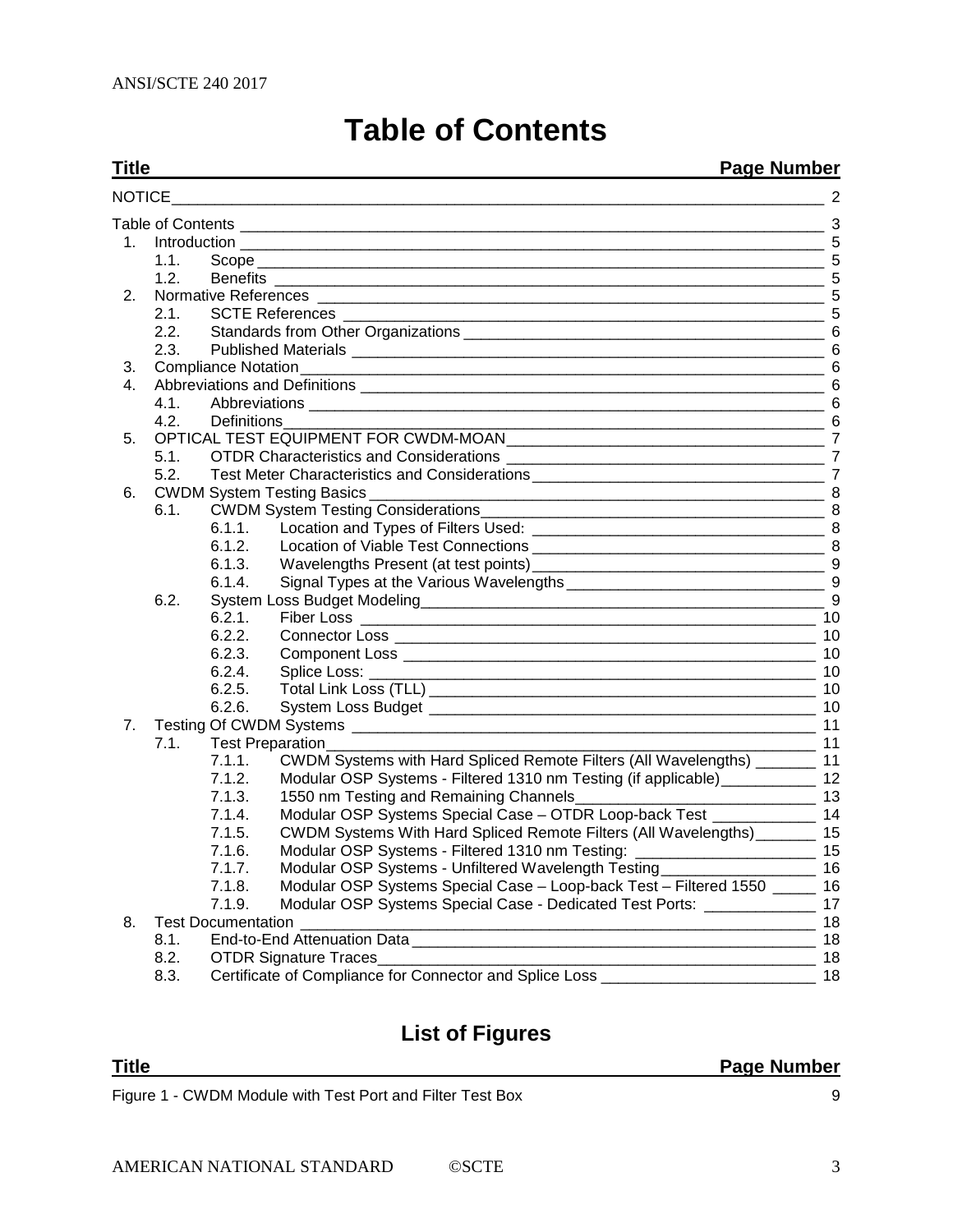#### ANSI/SCTE 240 2017

| Figure 2 - CWDM OTDR Test Signal Paths – 1310 and 1550 paths                         | 11 |
|--------------------------------------------------------------------------------------|----|
| Figure 3 - CWDM Test connections - Downstream - 1310                                 | 12 |
| Figure 4 - CWDM Test Connections - Upstream- 1310                                    | 12 |
| Figure 5 - CWDM Test Connections -Downstream Using 1550 nm port for 1570 nm Customer | 13 |
| Figure 6 - CWDM Test connections - Upstream Testing for 1570 nm customer             | 14 |
| Figure 7 - CWDM Test connections – Replacing 1570 nm Drop cable                      | 14 |
| Figure 8 - OTDR Loop-back Test                                                       | 15 |
| Figure 9 - Power-Through Test - 1310 Filtered                                        | 16 |
| Figure 10 - Power-through Test at Unfiltered Wavelength                              | 16 |
| Figure 11 - Power-through Test - Loop-Back Filtered 1550 nm                          | 17 |
| Figure 12 - Power Through Test with HE/Hub Test Port                                 | 17 |
| Figure 13 - Power Through Test with OSP Terminal Test Port                           | 18 |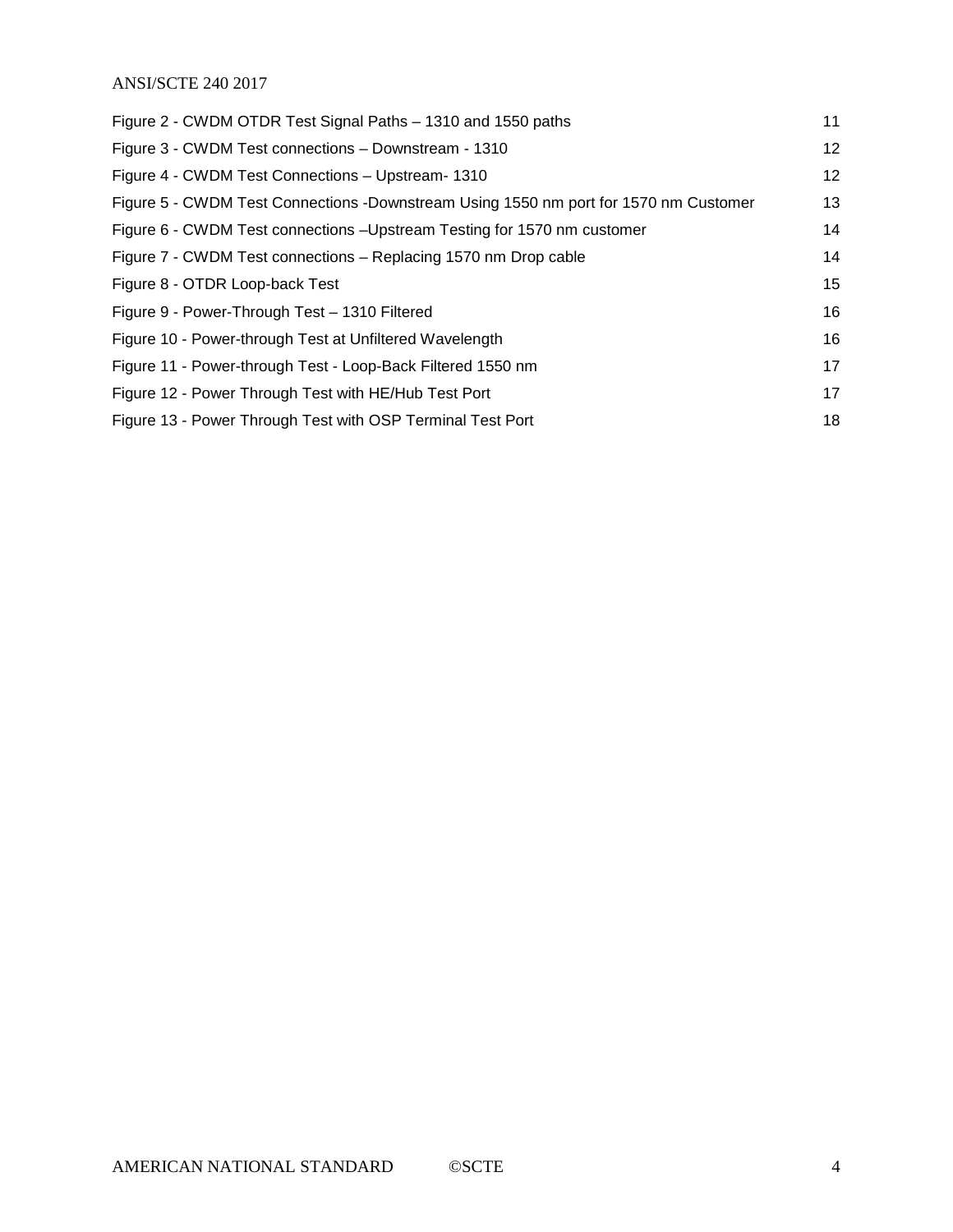### <span id="page-4-1"></span><span id="page-4-0"></span>**1. Introduction**

#### **1.1. Scope**

This document describes procedures to support the measurement and characterization of the system optical (loss) performance through the passive points and segments of a Coarse Wavelength Division Multiplexing (CWDM) based Multi-point Optical Access Network (CWDM-MOAN) fiber cable plant. The procedures contained herein are designed to be used in conjunction with the relevant industry test procedures for testing outside plant optical systems.

The term "optical fiber cable plant", may consist of optical fiber cables, connectors, mounting panels, jumper cables, and other passive components, but may not include active components. For example, the cable plant can be a portion of a commercial services FTTX network, including optical switches or couplers, but would exclude gain elements in the optical path.

#### <span id="page-4-2"></span>**1.2. Benefits**

Current industry standard optical fiber plant test methods are intended for point-to-point optical links, and are not optimized for point-to-multi-point CWDM systems with remote outside plant wavelength-specific filter devices. When used in conjunction with other relevant industry standardized test procedures, this document provides preferred measurement principles and practices to support valid and comprehensive evaluation of a CWDM-MOAN with remote outside plant CWDM filters in a point-to-multipoint configuration, which is critical to accurate testing and characterization of such systems.

This document does not cover all aspects of system testing and qualification and is not intended for the following purposes:

- Component testing or point to point links between elements of an optical system which can be accomplished via standard single-mode system testing. This includes systems with remote WDM filters co-located with end-electronics.
- Active components performance and qualification.
- Point-to-multipoint lengths with in-line optical power splitters
- Designing, specifying, ordering, installing, or maintaining CWDM-MOAN.
- CWDM-MOAN passive product specifications and qualifications.
- Detailed test equipment operation, including referencing procedures

### <span id="page-4-3"></span>**2. Normative References**

The following documents contain provisions, which, through reference in this text, constitute provisions of this document. At the time of Subcommittee approval, the editions indicated were valid. All documents are subject to revision; and while parties to any agreement based on this document are encouraged to investigate the possibility of applying the most recent editions of the documents listed below, they are reminded that newer editions of those documents might not be compatible with the referenced version.

#### <span id="page-4-4"></span>**2.1. SCTE References**

• No normative references are applicable.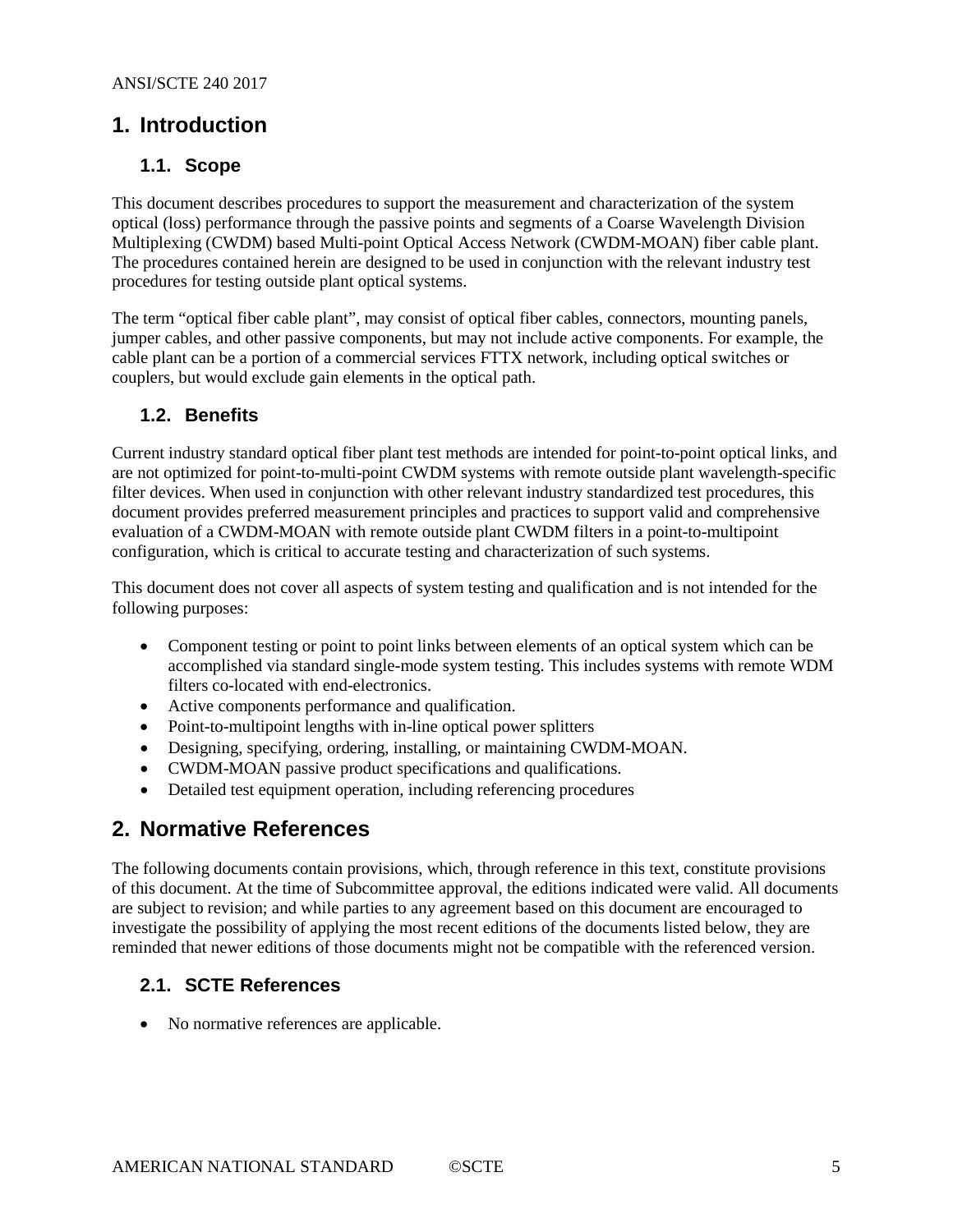#### <span id="page-5-0"></span>**2.2. Standards from Other Organizations**

<span id="page-5-6"></span>• ANSI[/TIA/-526-7](javascript:bluecoat_allow_popup=true;%20popUpWindow() (February 2002) - OFSTP-7 - Measurement of Optical Power Loss of Installed Single-Mode Fiber Cable Plant (2003)

#### <span id="page-5-1"></span>**2.3. Published Materials**

• No normative references are applicable.

## <span id="page-5-2"></span>**3. Compliance Notation**

| shall      | This word or the adjective "required" means that the item is an<br>absolute requirement of this document.                                                                                                                                                                                  |
|------------|--------------------------------------------------------------------------------------------------------------------------------------------------------------------------------------------------------------------------------------------------------------------------------------------|
| shall not  | This phrase means that the item is an absolute prohibition of this<br>document.                                                                                                                                                                                                            |
| forbidden  | This word means the value specified shall never be used.                                                                                                                                                                                                                                   |
| should     | This word or the adjective "recommended" means that there may exist<br>valid reasons in particular circumstances to ignore this item, but the<br>full implications should be understood and the case carefully weighted<br>before choosing a different course.                             |
| should not | This phrase means that there may exist valid reasons in particular<br>circumstances when the listed behavior is acceptable or even useful,<br>but the full implications should be understood and the case carefully<br>weighed before implementing any behavior described with this label. |
| may        | This word or the adjective " <i>optional</i> " means that this item is truly<br>optional. One vendor may choose to include the item because a<br>particular marketplace requires it or because it enhances the product,<br>for example; another vendor may omit the same item.             |
| deprecated | Use is permissible for legacy purposes only. Deprecated features may<br>be removed from future versions of this document. Implementations<br>should avoid use of deprecated features.                                                                                                      |

# <span id="page-5-3"></span>**4. Abbreviations and Definitions**

#### <span id="page-5-4"></span>**4.1. Abbreviations**

| DeMUX      | De-multplexer |
|------------|---------------|
| <b>COM</b> | common port   |
| <b>EXP</b> | express port  |
| <b>MUX</b> | Multiplexer   |

#### <span id="page-5-5"></span>**4.2. Definitions**

| Multiplexer       | Device used to combine two or more wavelengths over a single<br>fiber.                                                     |
|-------------------|----------------------------------------------------------------------------------------------------------------------------|
| De-Multiplexer    | Device used to separate two or more wavelengths previously<br>combined onto a single fiber to filtered wavelengths.        |
| <b>WDM</b> Device | A means of increasing information carrying capacity by<br>operating at multiple wavelengths over a single fiber.           |
| Terminal          | Optical enclosure that incorporates an optical connector to<br>provide access at discrete locations in an optical network. |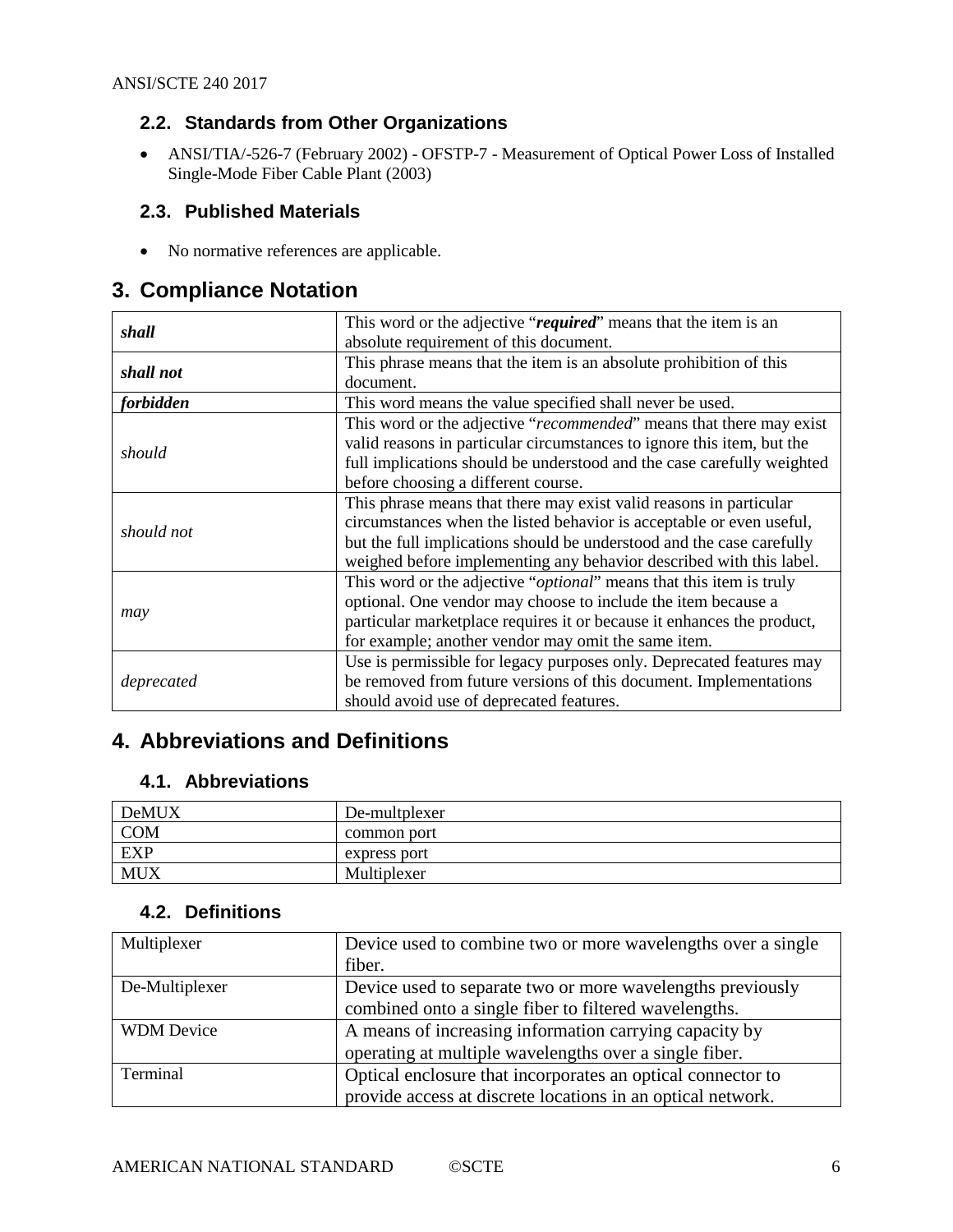| <b>Test Port</b>           | An optical connection that has a percentage of power, typically<br>5%, split from the original transmission to enable the monitoring<br>of an optical system with multiple wavelengths operating over a<br>single fiber. |
|----------------------------|--------------------------------------------------------------------------------------------------------------------------------------------------------------------------------------------------------------------------|
| <b>Common Port</b>         | An optical connection port where multiple wavelengths<br>transmitted over a single fiber are present.                                                                                                                    |
| <b>Express Port</b>        | An optical connection port that transmits the remaining<br>wavelengths that have not been separated on a single fiber.                                                                                                   |
| <b>Filtered Wavelength</b> | A specific wavelength that has been separated from all other<br>wavelengths operating on a single fiber.                                                                                                                 |
| Add ports                  | An optical connection port where a wavelength can be combined<br>to a network.                                                                                                                                           |
| Drop ports                 | An optical connection port where a wavelength can be separated<br>from a network.                                                                                                                                        |

## <span id="page-6-0"></span>**5. OPTICAL TEST EQUIPMENT FOR CWDM-MOAN**

The basic types of test equipment suitable for testing CWDM-MOAN are the OTDR, and power meter (and source). OTDR testing is generally considered the most useful for real-time testing and troubleshooting optical networks during installation. Although it is not a direct measurement of optical loss, OTDRs are able to detect and locate discrete anomalous attenuation events. Conversely, power through testing is primarily only used as a direct measurement of the passive link loss to ensure attenuation budgets are met, or that received power levels are adequate. The ability to perform any of these types of tests on a CWDM-MOAN depends on a number of factors. These factors are discussed in detail in the section on test considerations.

#### <span id="page-6-1"></span>**5.1. OTDR Characteristics and Considerations**

Because of the ability of the OTDR to provide detailed analysis of individually installed components with access to only one end of the fiber, it is the most versatile installation and troubleshooting tool that can be used in a variety of scenarios including: Cable Acceptance; OTDR Signature Trace Documentation; Component, Connector and Splice Loss.

One key consideration for testing with an OTDR is the actual operating wavelength(s) of the device. Current OTDRs used in the industry transmit only 2 to 4 wavelengths (1310nm, 1550 nm, 1490 nm, and 1625 nm), while the wavelengths used in CWDM networks vary from 1270 to 1610 nm in 20 nm increments. Therefore most OTDRs are not generally capable of testing each individual channel (i.e., wavelength) in CWDM systems. Of the typically used OTDR wavelengths, only 1310 nm and 1550 nm are within the capability of most all OTDRs. Also, knowing the specific characteristics of the transmitted wavelength (e.g., center wavelength, spectral width, and side bands) are critical in understanding the measurement results.

#### <span id="page-6-2"></span>**5.2. Test Meter Characteristics and Considerations**

Optical meters are the most common fiber optic tool, designed to measure optical power levels in dBm and losses in dB. Optical sources are important companions to optical meters for end-to-end attenuation testing, designed to launch a stabilized light of steady output power and known wavelength into the fiber. 1310, 1490, 1550, and/or 1625 nm lasers are commonly used for testing single-mode fiber systems.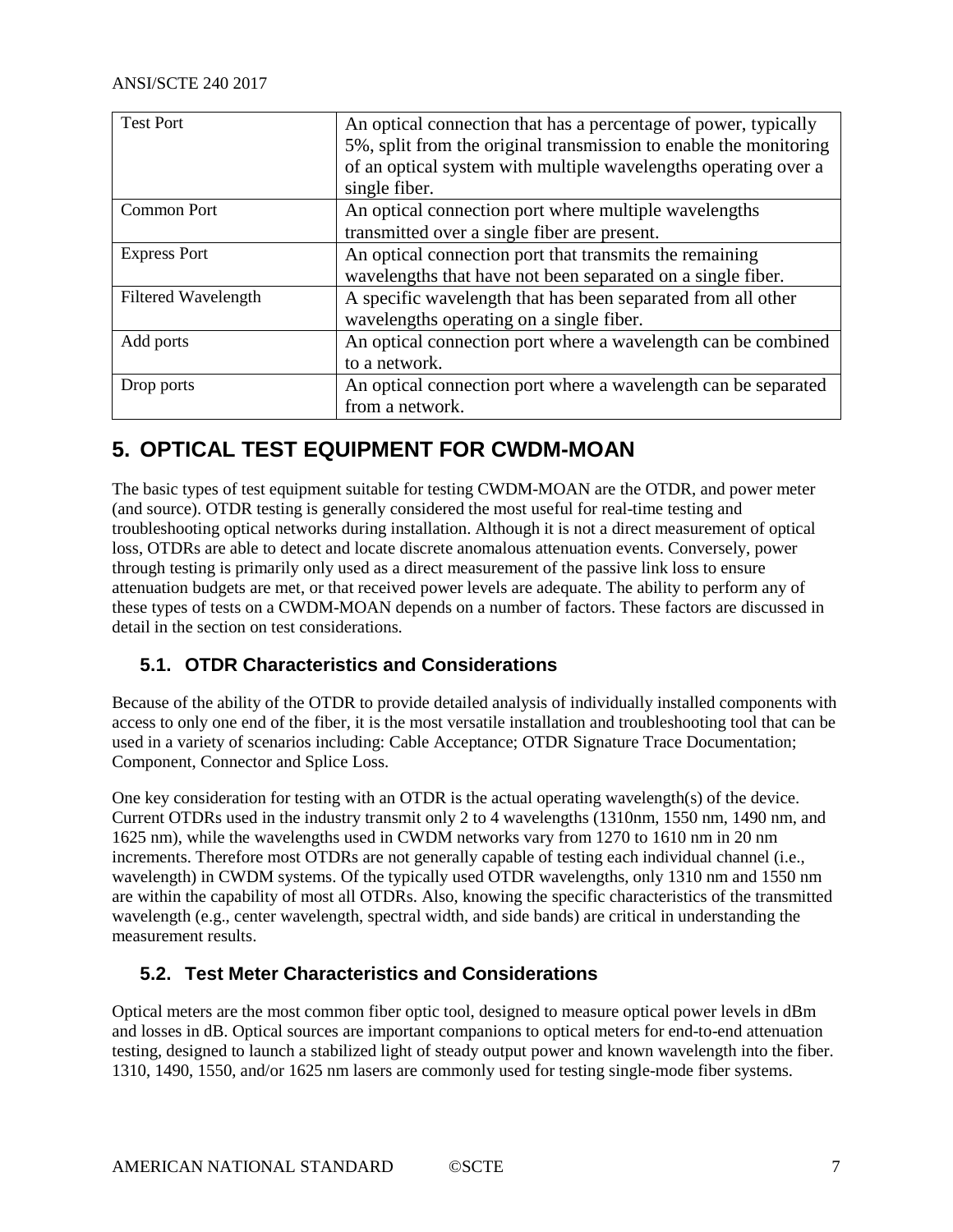#### ANSI/SCTE 240 2017

End-to-end attenuation testing measures the total amount of loss between two endpoints. Direct end-toend loss measurements require the use of a calibrated source and meter set. Most current test meters employ photo-detectors that can measure optical power across a wide spectral band. However, these detectors do not differentiate the wavelengths of light being received, and therefore will not be accurate when multiple wavelengths are present. A lesser effect is that these detectors are usually calibrated to a specific wavelength with a fixed gain, and therefore will be less accurate at other wavelengths. The capability of the test equipment selected should be evaluated considering both of these potential issues.

Note that when testing optical paths for wavelengths shorter than 1550 nm using a 1550 nm source, that actual loss values may be slightly higher due to the actual fiber attenuation coefficient at the actual operating wavelengths. The shorter the wavelength, the greater the degree of inaccuracy can be.

# <span id="page-7-0"></span>**6. CWDM System Testing Basics**

In addition to the specific test equipment used, the options available when testing a CWDM-MOAN depend significantly on the specific system being tested. This section discusses some of the key considerations and also addresses loss modeling of a CWDM-MOAN.

#### <span id="page-7-1"></span>**6.1. CWDM System Testing Considerations**

The key system attributes that affect testing are related to the point-to-multi-point nature of these networks as well as the impact of CWDM wavelength specific bandpass filters. Specific key considerations include: 1) location and types of filters used, 2) the location of testable points, 3) the number of wavelengths present (active) and 4) the signal types carried at the various wavelengths.

#### *6.1.1. Location and Types of Filters Used:*

<span id="page-7-2"></span>The configuration and specifics of the system filters determines much of what testing can be performed and how. The primary types of filter devices used in a CWDM-MOAN are discrete single channel filter elements (e.g., thin-film filters) used individually (e.g., spliced in trays) or devices which combine the function of multiples of such devices together in a modular form such as an add-drop (A-D) device or multichannel multiplexer (Mux) or Demultiplexer (DeMUX) devices. Also, filter devices that are hardspliced in, will leave fewer accessible system testing and measurement points in the field than filter devices that are modular in nature (e.g., plug and play) and which are connected to the system via optical connectors.

### <span id="page-7-3"></span>*6.1.2. Location of Viable Test Connections*

#### *6.1.2.1. Hub/Headend*

Passive devices located in the hub or headend typically must have connector points provided to allow for connections to equipment (transmitters and receivers) and to the feeder fiber (common port). However, once a port is connected to active equipment, it becomes an issue to try and access for testing or monitoring. Another option is to have a dedicated test port, which consists of an in-line splitter device placed directly in line with the common port (COM) of the Mux or DeMUX device connected to the feeder fiber. The splitter device is used to pull off some portion of the optical power (typically 5%) to provide a test point where all active and test wavelengths can be accessed and measured. [Figure 1](#page-8-3) shows typical HE-Hub CWDM passive modules representative of most installations.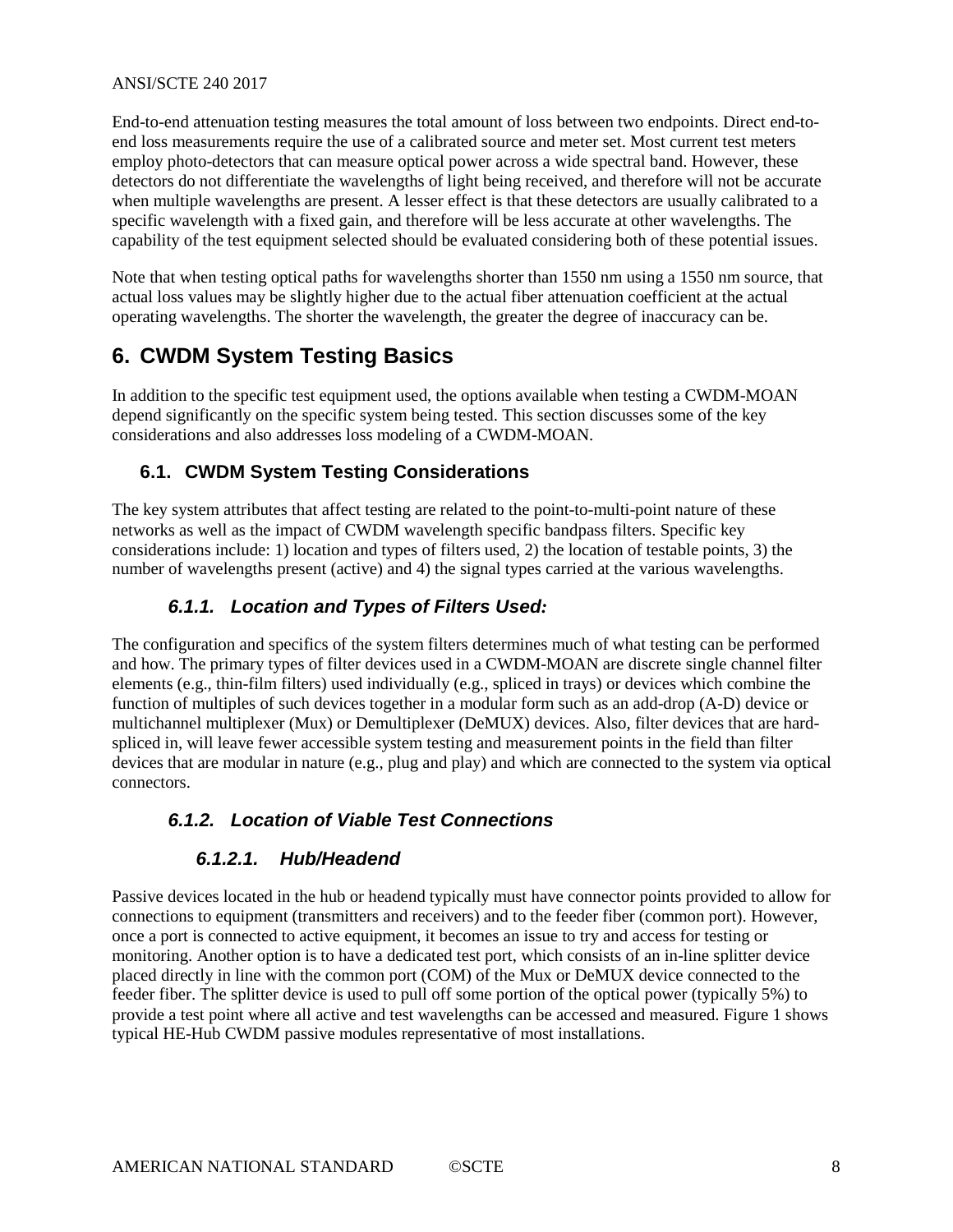

**Figure 1 - CWDM Module with Test Port and Filter Test Box**

#### *6.1.2.2. OSP*

<span id="page-8-3"></span>For devices located in the OSP field terminal, many legacy systems simply have these devices hardspliced into the feeder and drop fibers. That means that no test points are provided to allow for connections to equipment (transmitters and receivers) and to the feeder fiber (common port). For such systems the only accessible test points, other than at the HE/Hub, are therefore at the end-equipment (e.g., optical node or customer premises equipment (CPE). For systems using hardened modular plug-and-play type modules, testable points are similar to those in the HE/Hub [\(Figure 1\)](#page-8-3).

#### *6.1.3. Wavelengths Present (at test points)*

<span id="page-8-0"></span>Multiple wavelengths may be present at any point in the system except at the following locations.

- Between HE/Hub transceivers and the add/drop ports of the HE/Hub CWDM devices.
- Between remote electronics and the add/drop ports of OSP or customer premises CWDM devices.

Optical test meters utilize broadband photo detectors that do not discriminate between different optical wavelengths received. Therefore, if more than one wavelength is present at a test point, individual wavelengths have to be isolated for testing. This can be accomplished with a CWDM filter test box (see [Figure 1\)](#page-8-3)

#### *6.1.4. Signal Types at the Various Wavelengths*

<span id="page-8-1"></span>Test equipment commonly available today for single-mode fiber systems transmit only 2 to 4 wavelengths (1310 nm, 1550 nm, 1490 nm, and 1625 nm), while the wavelengths used in CWDM networks vary from 1270 to 1610 nm in 20 nm increments. Therefore, in order to test systems at other operational wavelengths, actual system transmitter equipment can be used to generate optical signals at the wavelength(s) being tested.

#### <span id="page-8-2"></span>**6.2. System Loss Budget Modeling**

All passive fiber optic systems consist of the same basic components. A significant difference in calculating link loss values for CWDM systems is the impact of the passive CWDM filter component's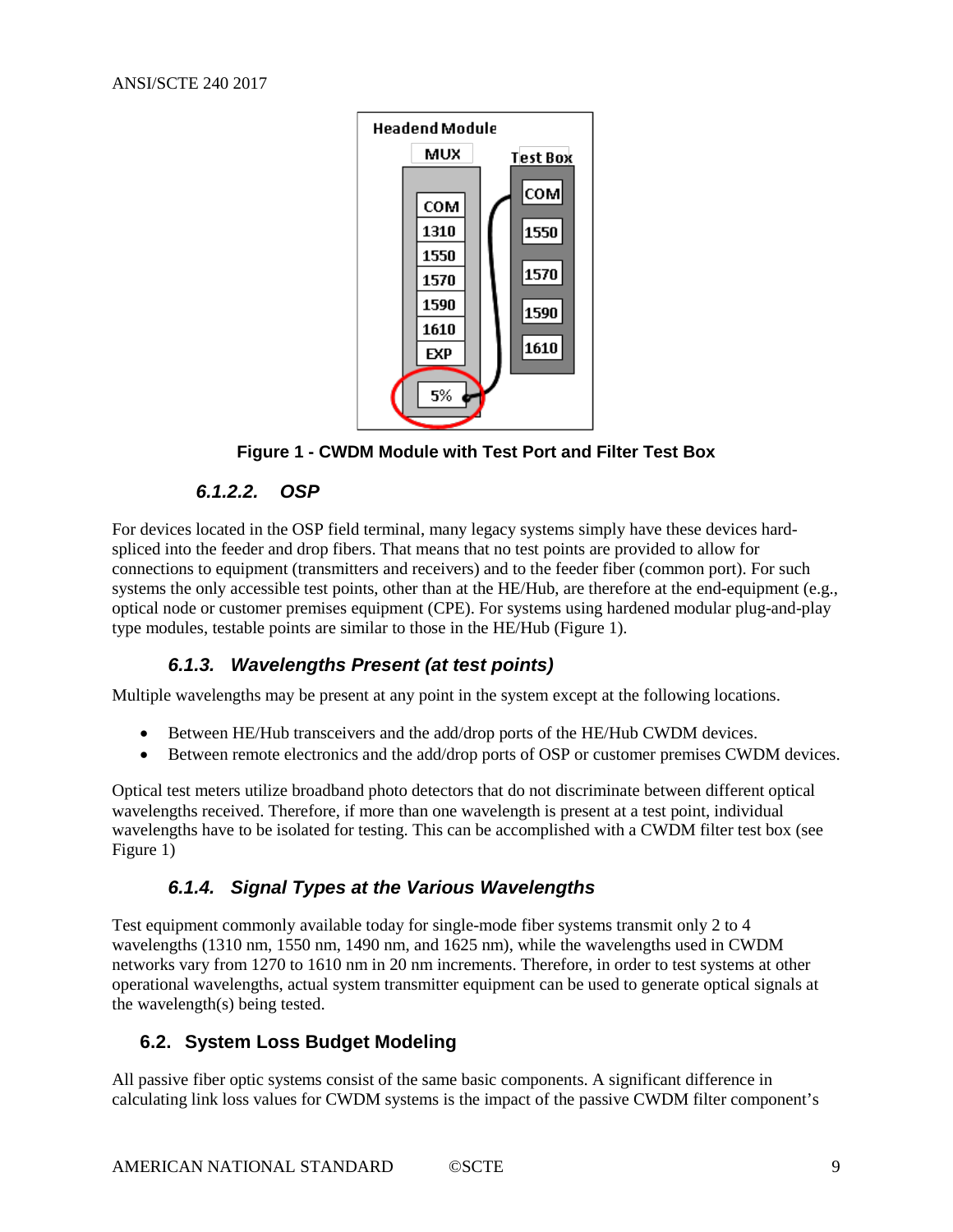<span id="page-9-0"></span>optical insertion loss on individual wavelengths. The following information is provided to assist operators in managing link budget values as part of the overall system design.

#### *6.2.1. Fiber Loss*

The attenuation coefficient of the cabled fiber is provided by the cable or fiber manufacturer, depending on the application.

FL (dB) = Cable Length (km) **x** Fiber Attenuation Coeff. (dB/km)

#### *6.2.2. Connector Loss*

<span id="page-9-1"></span>The loss component associated with mated pairs including connections in the headend, but not including connections to equipment. Connector insertion loss values can be obtained from the manufacturer for budgetary planning.

CL (dB) = Ave. Insertion Loss (dB/conn) **x** No. of Connector Pairs

#### *6.2.3. Component Loss*

<span id="page-9-2"></span>Insertion loss for discrete components, similar to connector insertion loss, associated with inserting certain devices such as a MUX/DeMUX filters, including losses from any fiber, filters, splitters, and the like used discretely or combined inside a device. It does not include component polarization dependent losses (PDL), which are treated separately.

 $Col (dB) = Loss Component (1) (dB) + ... + Loss Component (N) (dB)$ 

#### *6.2.4. Splice Loss:*

<span id="page-9-3"></span>The sum of the loss values from any spliced connections, such as splicing together two feeder cables or splicing pigtail cables for connectivity.

SL (dB) = Ave. Splice Loss (dB/splice) **x** No. of Splices

#### *6.2.5. Total Link Loss (TLL)*

<span id="page-9-4"></span>Adding all these components together, loss values are calculated as follows:

$$
TLL (dB) = FL + CL + SL + Col.
$$

<span id="page-9-5"></span>Accurate loss budget values for actual passive systems can be obtained by working with manufacturers and suppliers to model specific system attributes such as cable lengths, filter designs and locations, and the number and quantity of connector pairs and splices.

#### *6.2.6. System Loss Budget*

 $TLB$  (dB) = Tpwr + Rsens – TLL (dB)

Tpwr – tramsmitter power

Rsens – receive sensitivity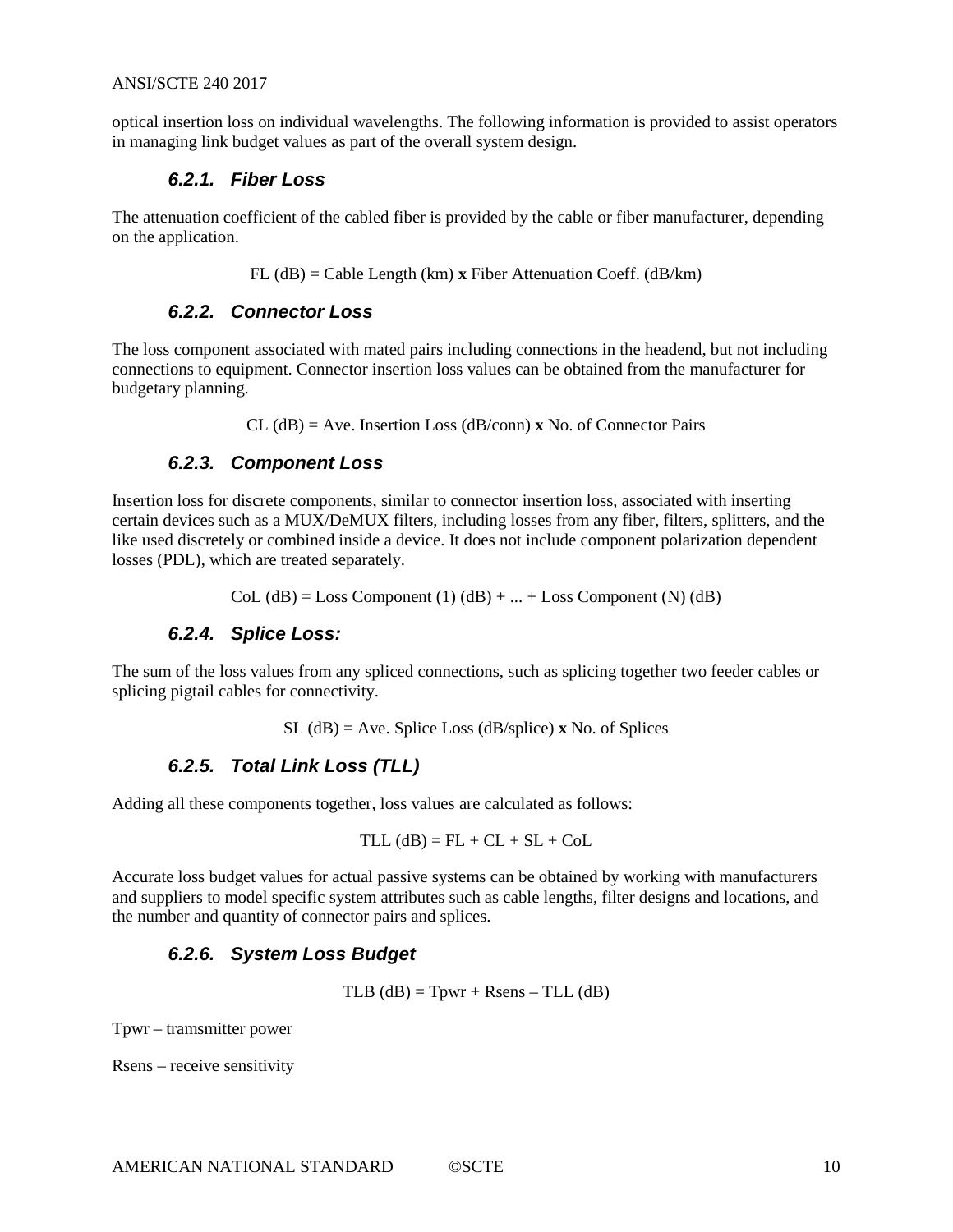# <span id="page-10-0"></span>**7. Testing Of CWDM Systems**

#### <span id="page-10-1"></span>**7.1. Test Preparation**

In preparation for actual field tests, the following guidelines are important for efficient and accurate test results:

- Ensure that the test jumpers (end-to-end attenuation) or test fiber box (OTDR) are of the same fiber type and connector type as the cable system.
- Ensure that optical sources are stabilized and have center wavelengths within  $\pm 20$  nm of 1310, 1490, 1550 and/or1625 nm single-mode nominal wavelengths.
- Ensure that the power meter is calibrated at each of the nominal test wavelengths and traceable to the National Institute of Standards and Technology (NIST) calibration standard.
- Ensure that the power meter and the light source are set to the same wavelength.
- Ensure that all system connectors, adapters, and jumpers are properly cleaned prior to and during measurement.

**OTDR Testing:** For simplicity, the procedure herein is based on using an OTDR capable of testing at 1310 and 1550 nm. More capable devices, such as those having additional wavelength capability (e.g., 1625), allow for more flexibility in testing. It is recommended that [ANSI/TIA/-526-7](#page-5-6) be followed to conduct this procedure.

#### *7.1.1. CWDM Systems with Hard Spliced Remote Filters (All Wavelengths)*

<span id="page-10-2"></span>For systems without accessible test connection points in the field, the testing options may be limited. This is especially true when one or more of the following conditions are present

- 1. Link under test includes filters not tuned to one of the OTDR wavelengths. In such instances, it is only possible to test from either end of the link towards the filters.
- 2. CWDM filters present for one or more OTDR wavelengths, even if those wavelengths not currently active.
- 3. One or more OTDR test wavelengths are already being utilized by system electronics (filters at those wavelengths present)

[Figure 2](#page-10-3) below, shows the optical paths for the primary OTDR single-mode test wavelengths in a typical CWDM system.



<span id="page-10-3"></span>**Figure 2 - CWDM OTDR Test Signal Paths – 1310 and 1550 paths**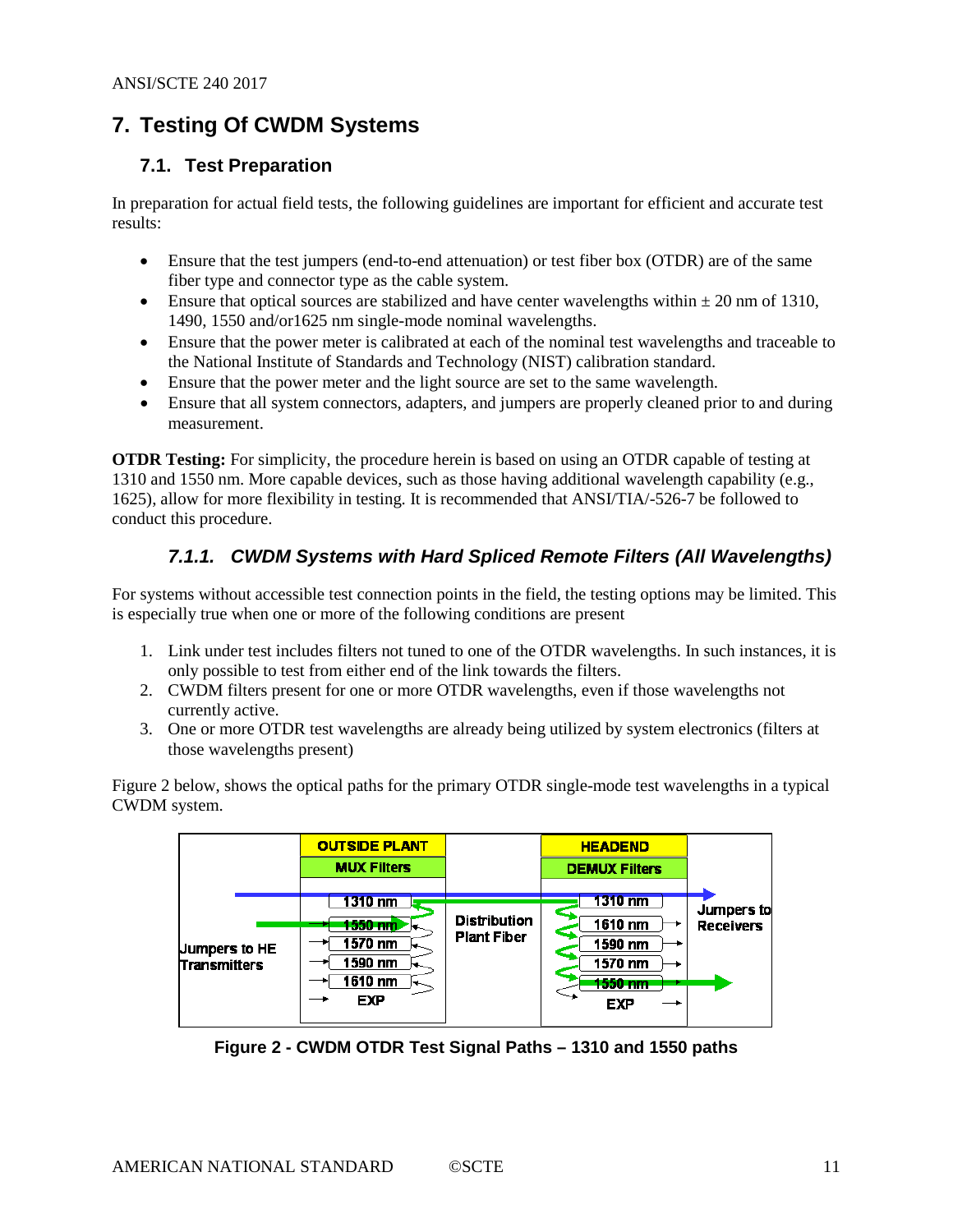#### *7.1.2. Modular OSP Systems - Filtered 1310 nm Testing (if applicable)*

<span id="page-11-0"></span>The first step is to test the downstream portion of a system at 1310 nm by connecting the OTDR to the 1310 nm input port on the CWDM located at the headend (see [Figure 3\)](#page-11-1). This OTDR trace provides the results for the downstream 1310 nm network.



**Figure 3 - CWDM Test connections – Downstream - 1310**

<span id="page-11-1"></span>Next, switch the test leads over to the upstream side and repeat (see [Figure 4\)](#page-11-2). Since the Mux and DeMUX filter sets are essentially the same, the test method is the same for both the downstream and upstream paths.



<span id="page-11-2"></span>**Figure 4 - CWDM Test Connections – Upstream- 1310**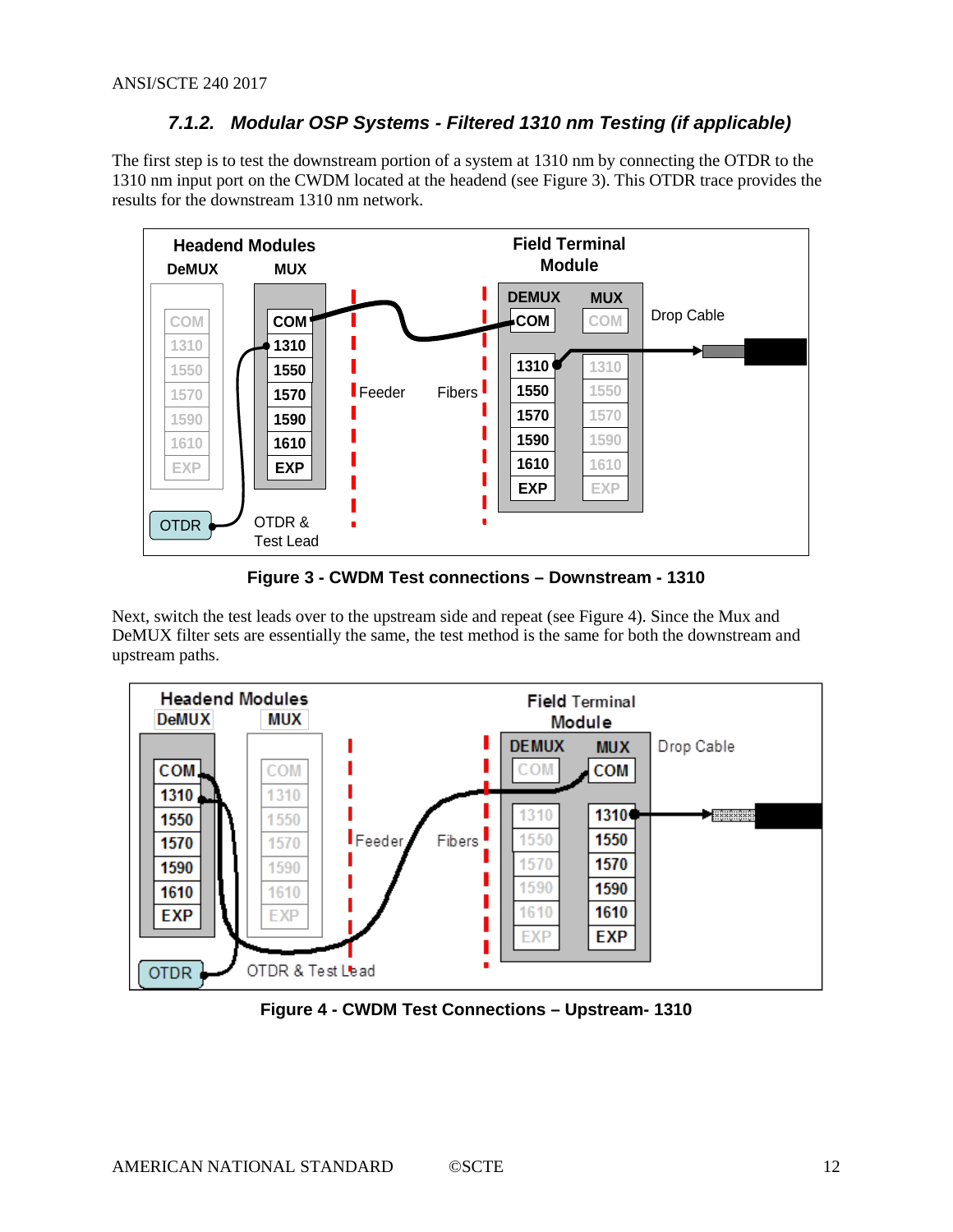#### *7.1.3. 1550 nm Testing and Remaining Channels*

<span id="page-12-0"></span>1550 nm testing is performed similarly by switching the test leads to the 1550 nm ports. However, if additional wavelengths are present (i.e., no 1310/1550 nm) follow the procedure below leaving the 1550 nm links last.

Using the 1550 nm test wavelength, switch the OTDR connection to the 1550 nm input port on the headend. Have a technician stationed at the field terminal connect the drop cable leg connectors for the 1570 nm customer to the 1550 nm port on the MUX/DeMUX device (see [Figure 5\)](#page-12-1). Test the downstream 1570 nm passive link at 1550 nm, and then repeat for the 1570 nm upstream side (see [Figure 6\)](#page-13-1). When testing is complete, have the technician switch the connections for the 1570 nm drop back to the 1570 nm ports on the field MUX/DeMUX device as shown i[n Figure 7.](#page-13-2) Repeat this process for the 1590 nm, 1610 nm drop cables and other wavelengths present. Finally, test the 1550 nm path normally with the



1550 nm drop cable connected to the 1550nm MUX/DeMUX ports.

<span id="page-12-1"></span>**Figure 5 - CWDM Test Connections -Downstream Using 1550 nm port for 1570 nm Customer**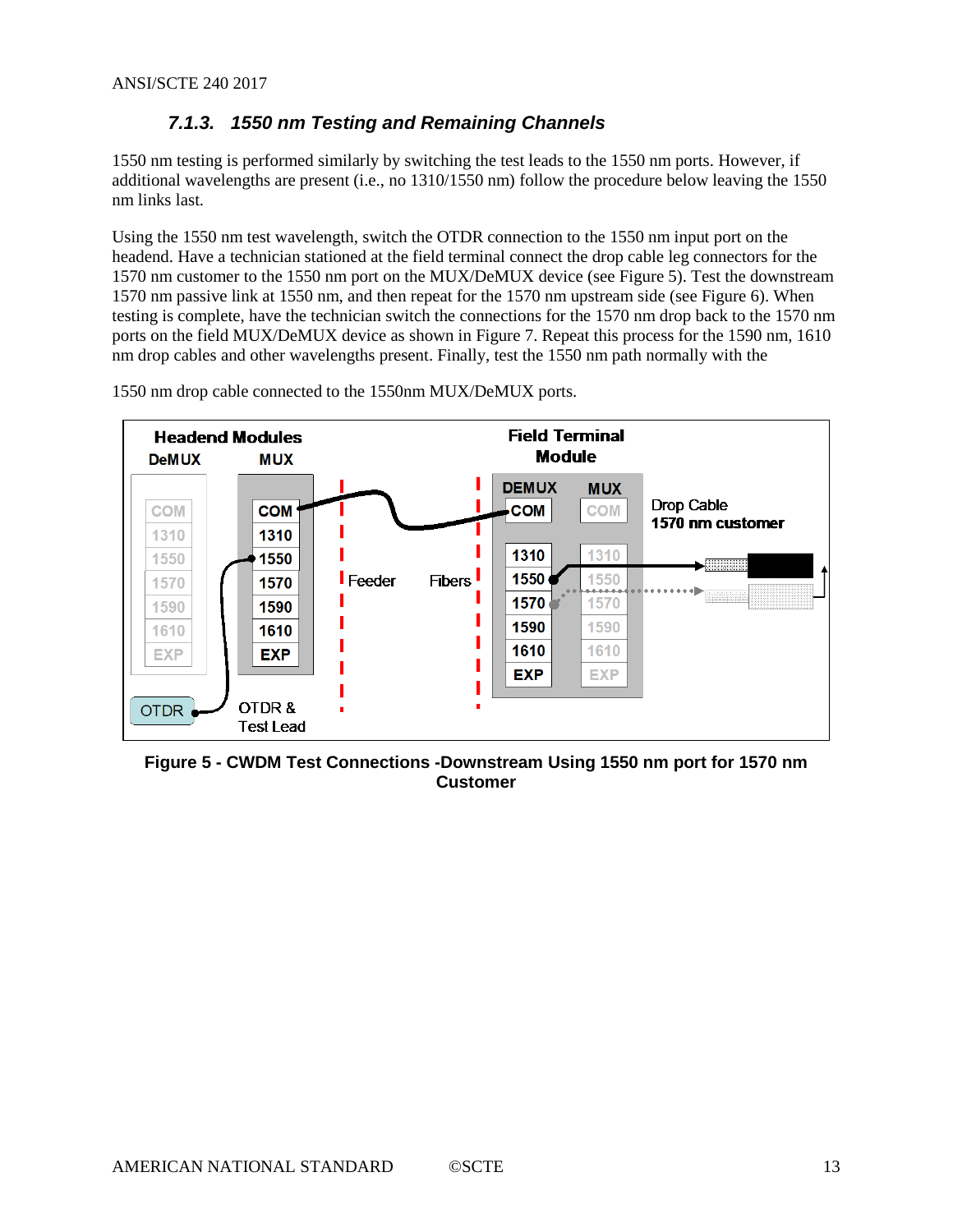

**Figure 6 - CWDM Test connections –Upstream Testing for 1570 nm customer**

<span id="page-13-1"></span>

**Figure 7 - CWDM Test connections – Replacing 1570 nm Drop cable**

<span id="page-13-2"></span><span id="page-13-0"></span>Note that with OTDRs capable of testing at 1625 nm, the drop cables under test could be connected to the output (i.e., express port) of the module and tested at 1625 nm, without having to connect each to the 1550 nm port. Otherwise the process is the same.

#### *7.1.4. Modular OSP Systems Special Case – OTDR Loop-back Test*

In certain modular systems it is possible to perform a complete bi-directional OTDR test from the HE/Hub. In pre-operational systems, for example, connections can be made to the filtered wavelength ports or COM and EXP (express port) of the MUX or DeMUX device to create a complete optical path (loop). [Figure 8](#page-14-2) below shows possible options for loop-back testing.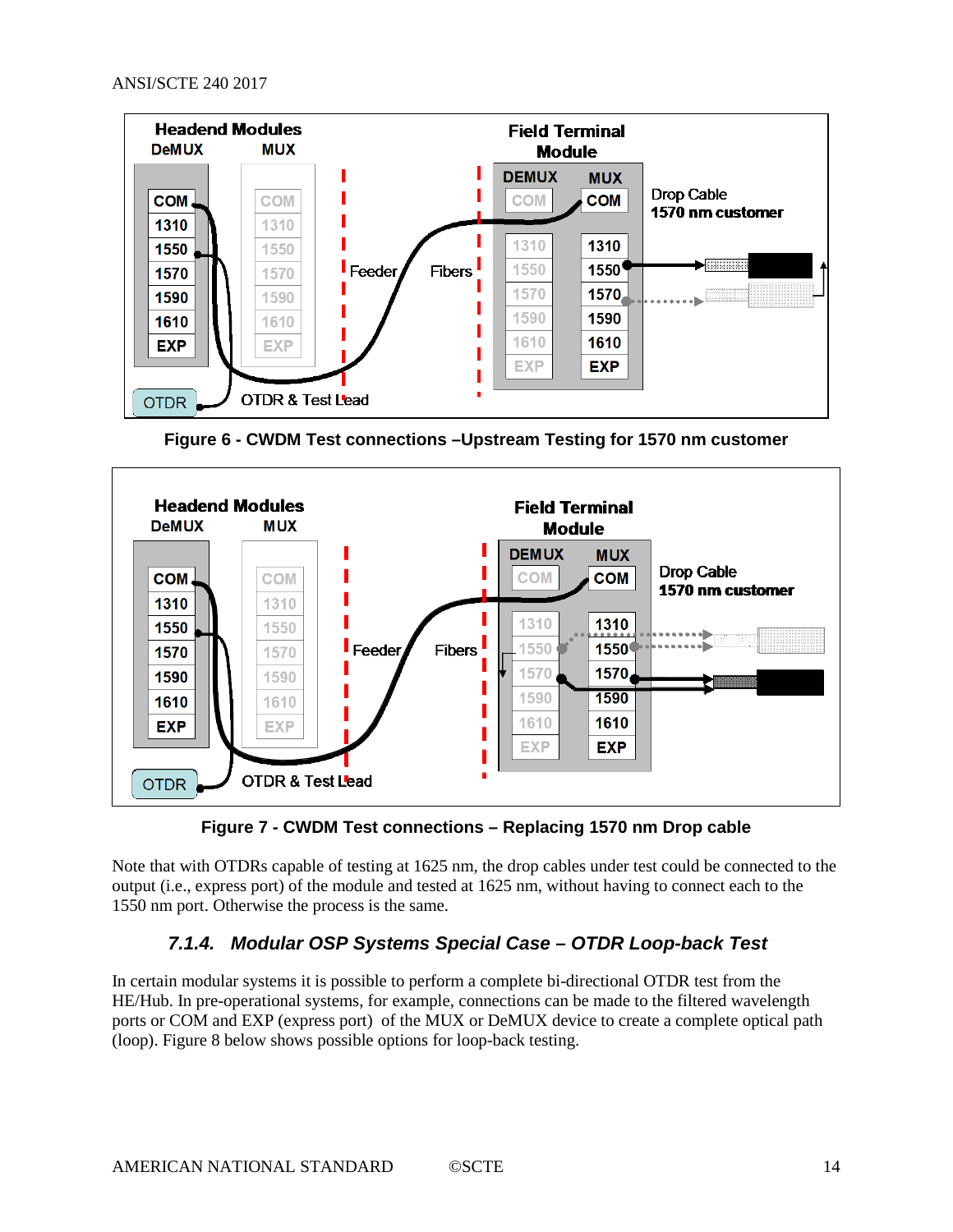

**Figure 8 - OTDR Loop-back Test**

<span id="page-14-2"></span>To complete the bi-directional test, simply move the OTDR to the other lead in the headend representing the other end of the optical path loop.

**Power-through (Optical Meter and Source) System Testing:** End-to-end attenuation provides an accurate quantitative measure of the installed performance of the cable system and its components. This is a measure of the optical power loss between cable termination points. The end-to-end loss should always be less than the link loss budget calculated in the system design. The best way to verify that the cable meets the loss limit is to measure each segment after installation. It is recommended that [ANSI/TIA/-526-](#page-5-6) [7](#page-5-6) be followed to conduct this procedure.

#### *7.1.5. CWDM Systems With Hard Spliced Remote Filters (All Wavelengths)*

<span id="page-14-1"></span><span id="page-14-0"></span>Testing limited to optical length supporting one of the available test wavelengths. See section [7.1.1](#page-10-2) and [Figure 2.](#page-10-3)

#### *7.1.6. Modular OSP Systems - Filtered 1310 nm Testing:*

The first step is to test the downstream portion of a system at 1310 nm by connecting the test source to the 1310 nm input port on the CWDM MUX located at the headend (see [Figure 9\)](#page-15-2). Connect the power meter to the 1310 nm port on the OSP DeMUX port. The process can then be repeated for the other side (DeMUX). Other filtered wavelengths can be tested similarly.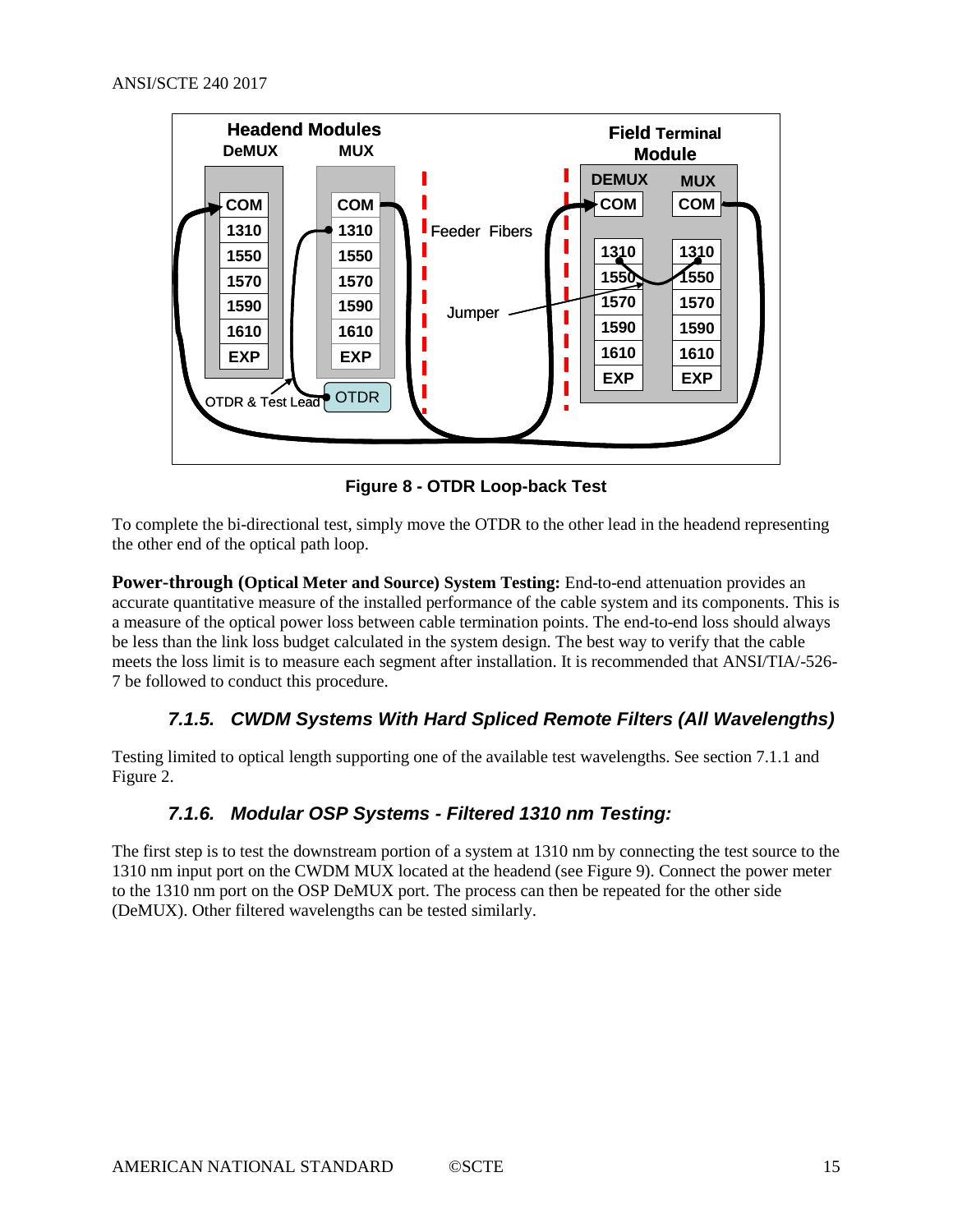

**Figure 9 - Power-Through Test – 1310 Filtered**

#### <span id="page-15-2"></span>*7.1.7. Modular OSP Systems - Unfiltered Wavelength Testing*

<span id="page-15-0"></span>Connect source to EXP on the headend MUX module. Connect power meter to EXP on the OSP DeMUX module. The upstream path can be measured similarly (See [Figure 10\)](#page-15-3)



**Figure 10 - Power-through Test at Unfiltered Wavelength**

#### <span id="page-15-3"></span><span id="page-15-1"></span>*7.1.8. Modular OSP Systems Special Case – Loop-back Test – Filtered 1550*

This is a variation of the "loop-back" test described in sectio[n 7.1.4.](#page-13-0) Connect a jumper between the MUX and DeMUX 1550 nm ports in the OSP terminal to complete the optical path. Test is shown graphically in [Figure 11.](#page-16-1)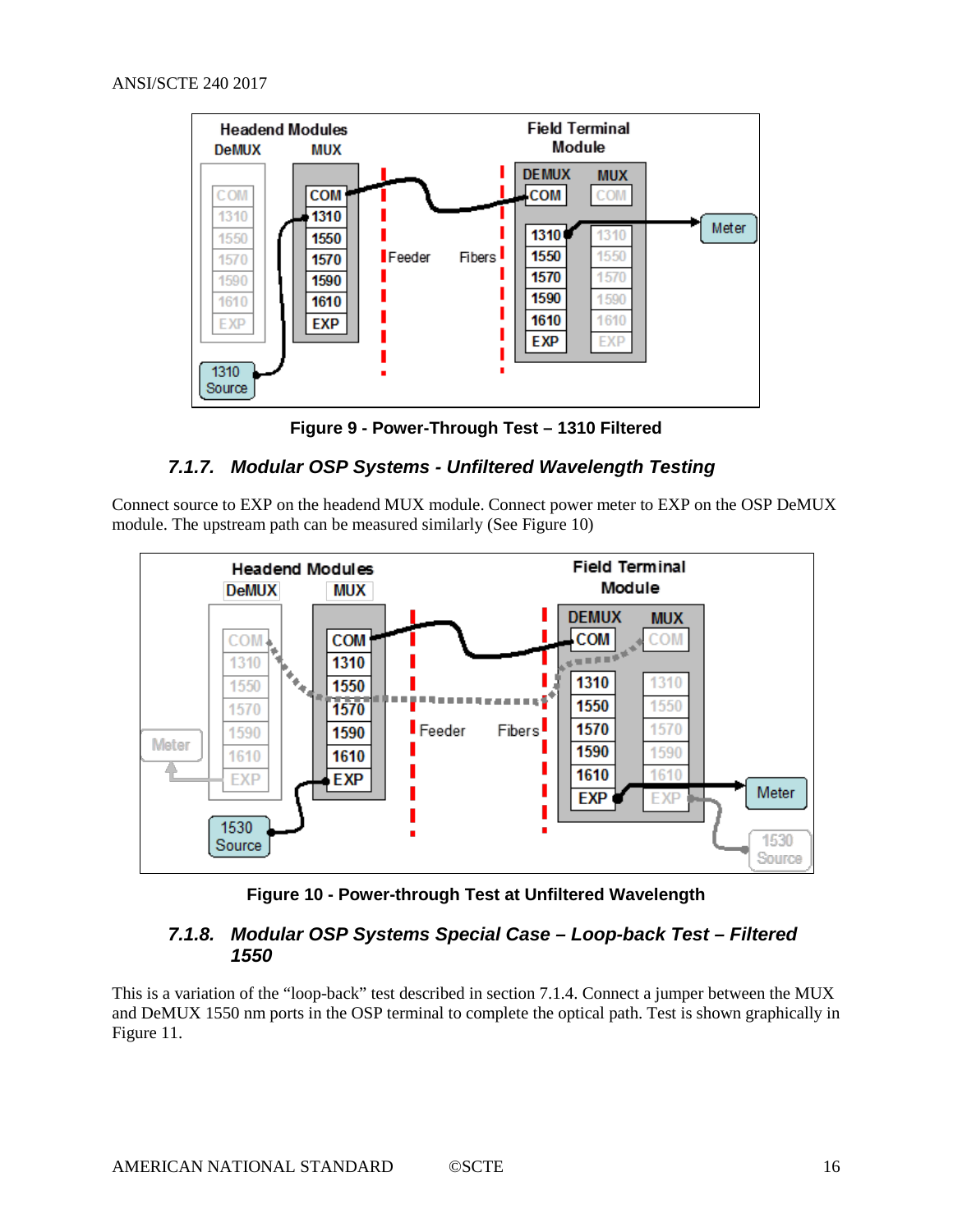

**Figure 11 - Power-through Test - Loop-Back Filtered 1550 nm**

#### <span id="page-16-1"></span>*7.1.9. Modular OSP Systems Special Case - Dedicated Test Ports:*

<span id="page-16-0"></span>Testing options for CWDM systems, especially when active signals are present, can be enhanced by employing test ports in the HE/Hub or OSP terminal. A portion of all active or test signals will be present at this port. Individual wavelengths can then be evaluated using a simple optical meter with a filter test box. [Figure 12](#page-16-2) represents testing with a test port in the HE/Hub[. Figure 13](#page-17-4) shows testing with a test port in the OSP terminal.



<span id="page-16-2"></span>**Figure 12 - Power Through Test with HE/Hub Test Port**